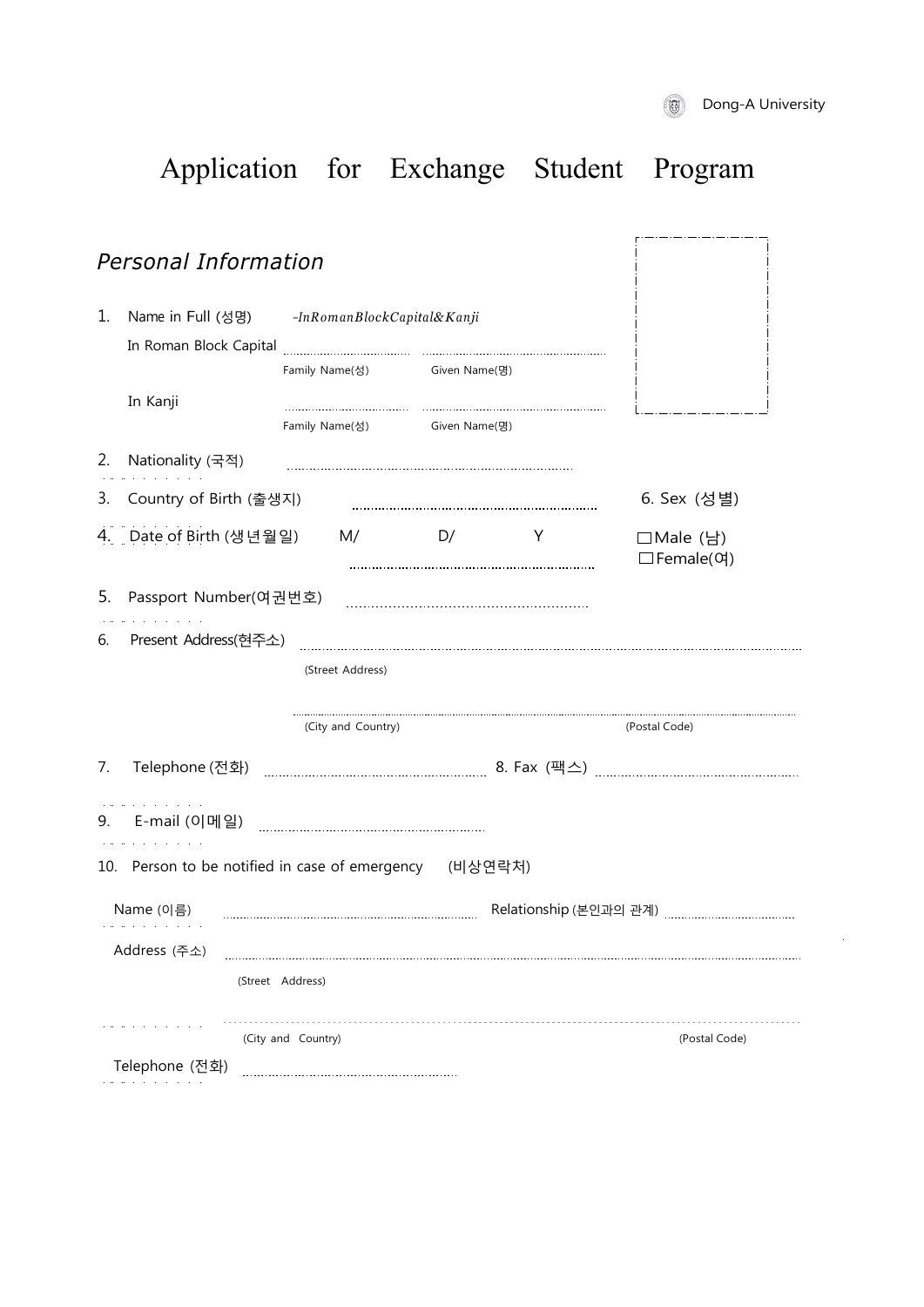| Academic Information                                                              | Dong-A University<br>$\ddot{\text{c}}$ |  |  |  |  |
|-----------------------------------------------------------------------------------|----------------------------------------|--|--|--|--|
|                                                                                   |                                        |  |  |  |  |
| 2.                                                                                |                                        |  |  |  |  |
|                                                                                   |                                        |  |  |  |  |
| 5. Expected Graduation Date (졸업예정일)<br>M/<br>and the contract of the contract of  | Y                                      |  |  |  |  |
| Study at Dong-A                                                                   |                                        |  |  |  |  |
|                                                                                   |                                        |  |  |  |  |
| 2. Duration of Study (수학기간) □ One Year □ One Semester                             |                                        |  |  |  |  |
| 3. Please choose the programs you wish to attend for the first semester.(유학과정 선택) |                                        |  |  |  |  |
| Undergraduate Program (학부과정)<br>$\Box$                                            |                                        |  |  |  |  |
| Graduate Program (대학원과정)<br>$\Box$                                                |                                        |  |  |  |  |
| Undergraduate Program & Korean Language Program (학부과정 & 한국어강좌 )<br>$\Box$         |                                        |  |  |  |  |
| Major at Dong-A(소속전공)<br>4.                                                       |                                        |  |  |  |  |
| 本校での希望選考を交換学生案内の情報をもとに作成お願いします。<br>$\star$                                        |                                        |  |  |  |  |
| 希望した選考が学校に事情により変更になる可能性があります。<br>$\star$                                          |                                        |  |  |  |  |
| 他の学部の授業を受ける場合には担当教員の相談の上、承認を取得ご受講することができますので<br>$^\star$                          |                                        |  |  |  |  |
| 所属学科のほど正確に作成お願いします。                                                               |                                        |  |  |  |  |
| Accommodation (숙소)<br>5.                                                          |                                        |  |  |  |  |
| On Seung-Hak(Hadan) Campus Hanlim Dormitory(한림생활관)                                |                                        |  |  |  |  |
| $\star$<br>2人一室 ・ 交換学生情報をご覧ください。                                                  |                                        |  |  |  |  |
|                                                                                   |                                        |  |  |  |  |
|                                                                                   |                                        |  |  |  |  |

## *Language Proficiency*

- 1. **Have you ever studied Korean before? (한국어 학습유무)**
	- □ Yes, I have □ No, I haven't
- 2. **Korean Language Experience (한국어 학습경력)**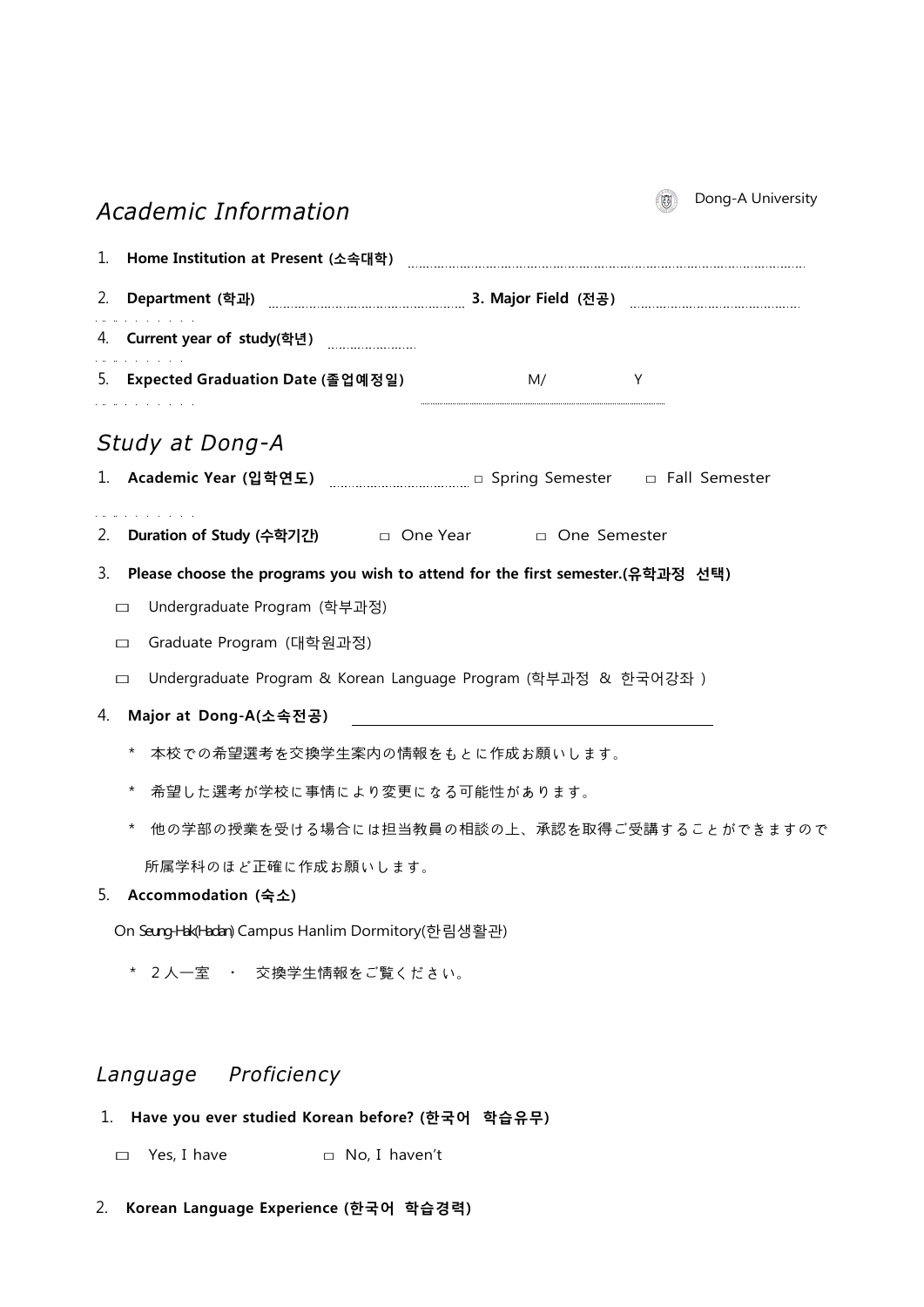#### **Dong-A University**

| Name of Institute | Period of Study |
|-------------------|-----------------|
|                   |                 |
|                   |                 |

\*独学でもかまいませんので学習機関を正確に作成お願いします。

#### **3. Korean Proficiency (한국어 능력)**

| Category  | Excellent | Good | Fair | Poor |
|-----------|-----------|------|------|------|
| Listening |           |      |      |      |
| Speaking  |           |      |      |      |
| Reading   |           |      |      |      |
| Writing   |           |      |      |      |

#### **4. Other Languages (기타 외국어)**

| Language | Excellent | Good | Fair | Poor |
|----------|-----------|------|------|------|
|          |           |      |      |      |
|          |           |      |      |      |
|          |           |      |      |      |

 \* 韓国語講座は初級は寮の近くのスンハック、中級・高級は寮から離れている(バス 20 分)の ブミン・キャンパスでの授業になります。

\* 現地の事情により語学堂の場所が変更する可能性があります。

#### **5. 語学認定証(ある場合だけ作成お願いします。)**

| 認定を受けた機関 | グレード |
|----------|------|
|          |      |
|          |      |

\* 認定書がある場合、作成後、認定書のコピーも別途添付お願いします。

\* 資格により選定は行いません。